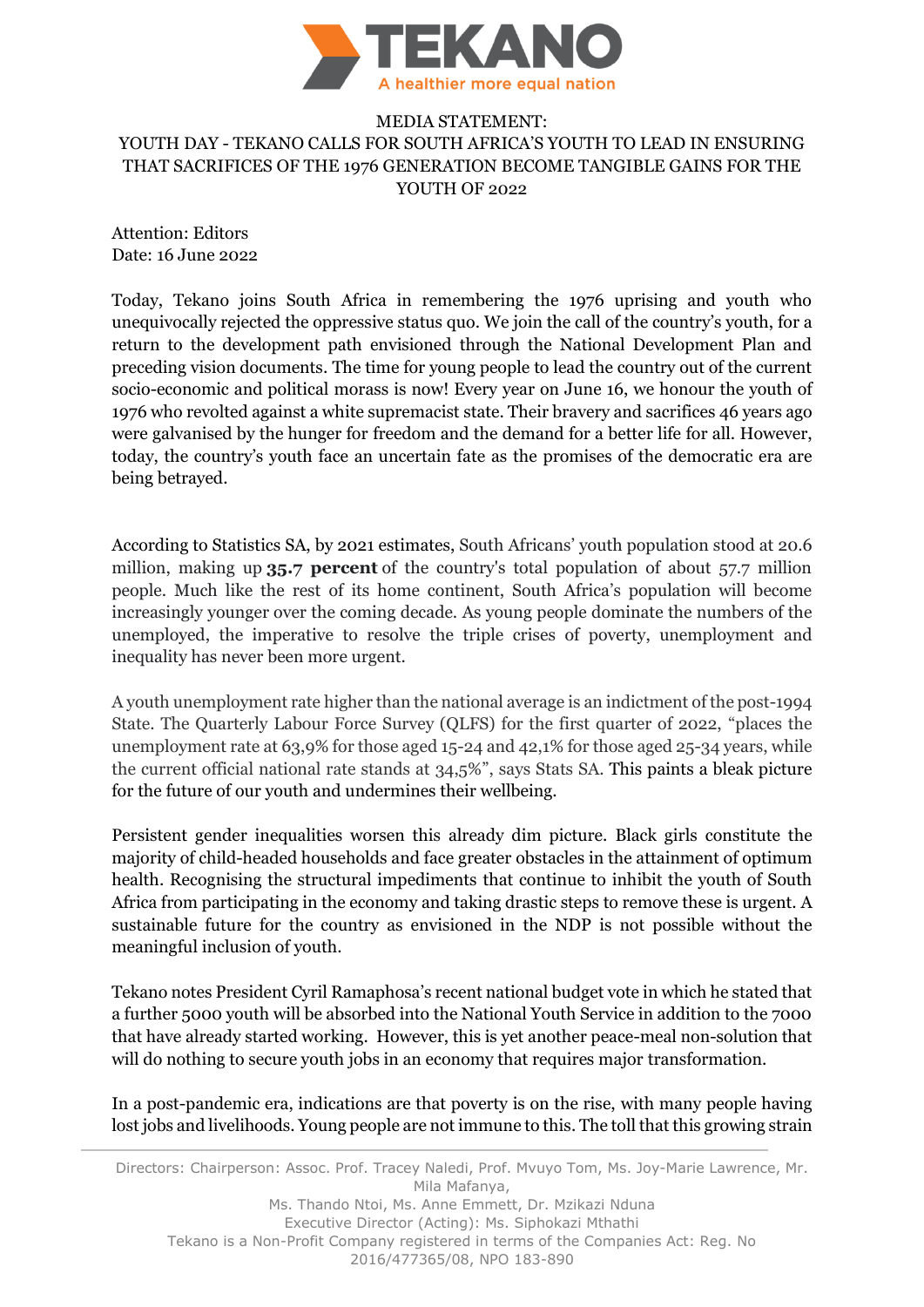

is having on young people is worsening an already dire situation of mental health and youth unwellness.

In addition to prioritising employment of the youth, Tekano calls on the state to focus on the health status of the youth. Twenty-five years into our democracy, HIV & TB are still one of the top four causes of death amongst the youth. That South African youth are dying of diseases that are manageable with treatment speaks to a larger problem of access of health care and the failure to address the social and structural determinants of these diseases

The 16th of June is also International African Child Day. A day first recongised by the Organisation for African Unity on 16 June 1991, with calls for greater collaboration on creative solutions for the plight of the African child.

"As an organisation whose principles are based on Pan-Africanism, Tekano believes it would be remiss for the 16 June to be commemorated without the recognition that poverty is the most immediate impediment to the attainment of an improved health status for the African Child." Says Sipho Mthathi, Interim Executive Director at Tekano

Tekano focuses on leadership development for health equity. We recognise that the dire situation and failures of leadership our country is experiencing can be daunting. Despite this, we are inspired by the spirit of the youth who lit the flames of revolution in 1976. We are motivated by the undaunted spirit of many young people today who despite many challenges, continue to work towards the attainment of a better life for the youth of 2022. We know some of these young people as leaders in our fellowship programmes and in communities across the country. Long live the spirit of the young lions long live!

## ENDS

For enquiries, contact Bongani S. Maseko on [bongani@tekano.org.za](mailto:bongani@tekano.org.za) or +27 61 -545-9425.